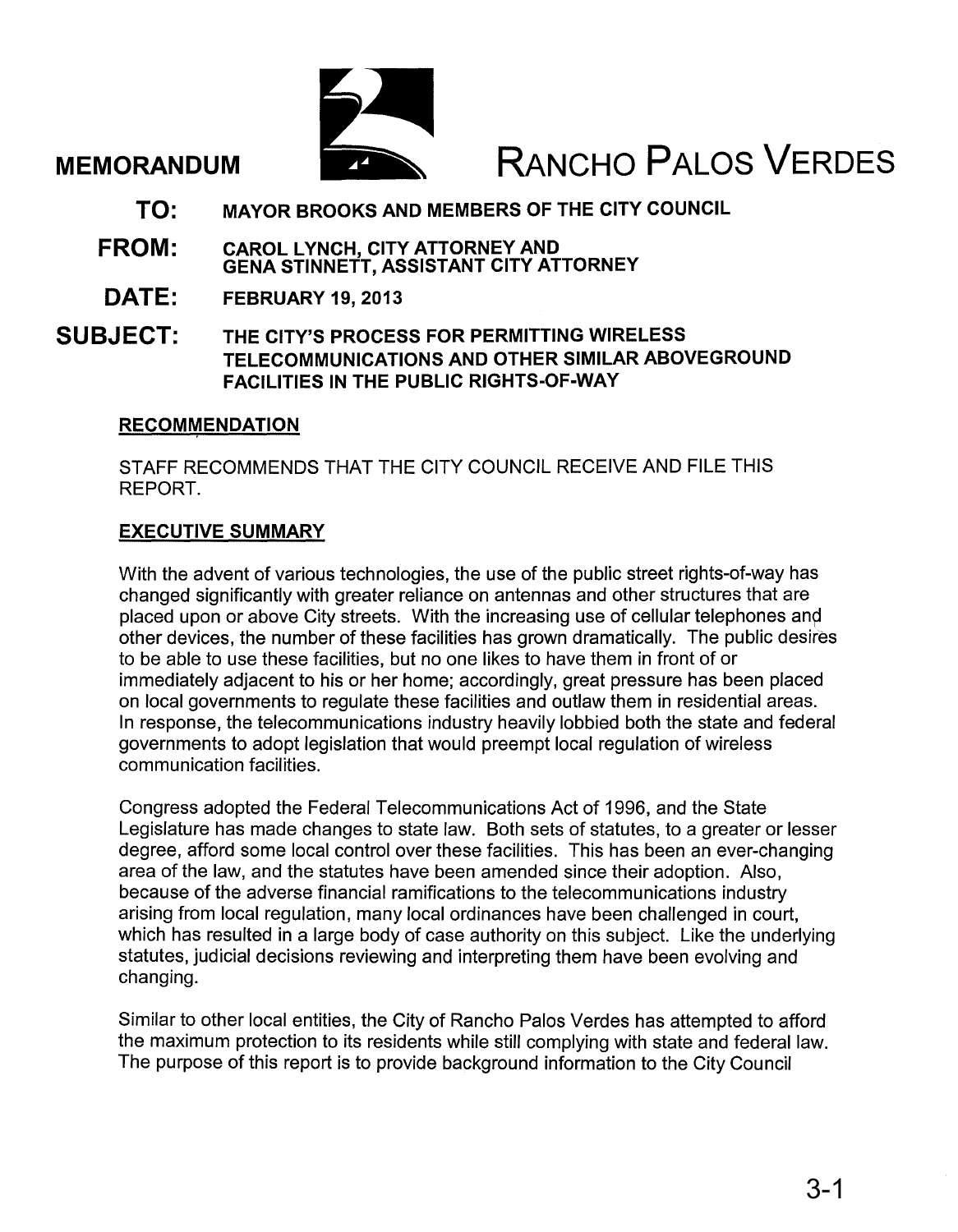Wireless telecommunications and other above-ground facilities in the public right of way February 19, 2013 Page 2 of 10

about the City's current process for permitting above-ground facilities within the public rights-of-way and about the state and federal statutes that constrain what the City may do to regulate these facilities.

No action is being requested from the City Council this evening. On July 3, 2012, Council Member Campbell raised this topic as a future agenda item that he would like to bring forward. Accordingly, Staff anticipates that additional discussion of this issue along with direction from the City Council could occur at that time or at a subsequent City Council meeting.

#### **BACKGROUND**

The following discussion in this section of the report was taken primarily from prior staff reports that were prepared for former City Council Members, and is included so the current Council Members will be aware of this factual background.

Beginning in the summer of 2001, staff was notified by two wireless telecommunication providers that they intended to upgrade wireless communication throughout the City by installing a number of new cellular sites in the public rights-of-way. At the October 16, 2001 City Council meeting, staff made a presentation regarding the City's abilities and limitations on regulating the use of the rights-of-way by wireless providers in light of the Telecommunications Act of 1996 and state law. At that meeting, the proposed procedures for reviewing applications were discussed by the City Council. The Council received subsequent updates about this issue at Council meetings in 2002 and 2003, at which the Council gave direction to staff about refinements and improvements to the City's informal process.

For the most part, the City's process has been very successful, and the construction of the majority of the facilities has generated only minor feedback from the public. The City's review process attempted to strike a balance between the fact that the principal issue for most homeowners is the impact of these facilities upon views versus the fact that, at the time the informal process was initiated, the City had very limited authority with respect to restricting the use of the street rights-of- way by wireless providers, due to the way that courts had been interpreting the Federal Telecommunications Act of 1996 and state law.

Based on these principles, staff developed policies that apply to all of the public utilities that wish to place facilities within the public rights-of-way. Since some facilities are completely underground, they do not have a visual impact on the City's residents and are not discussed in this report. However, traditional public utilities, such as Southern California Edison Company and the Gas Company, do have cabinets and other aboveground facilities in the public rights-of-way, to which these policies apply.

For this reason, staff and the City Attorney met with the wireless telecommunications providers and the traditional utilities in late 2003. The traditional utilities and the wireless telecommunications companies generally supported the City's informal process. They also had some suggestions with respect to revisions to the ordinance that had been prepared by the City Attorney's office. Because the City's informal 1527811-3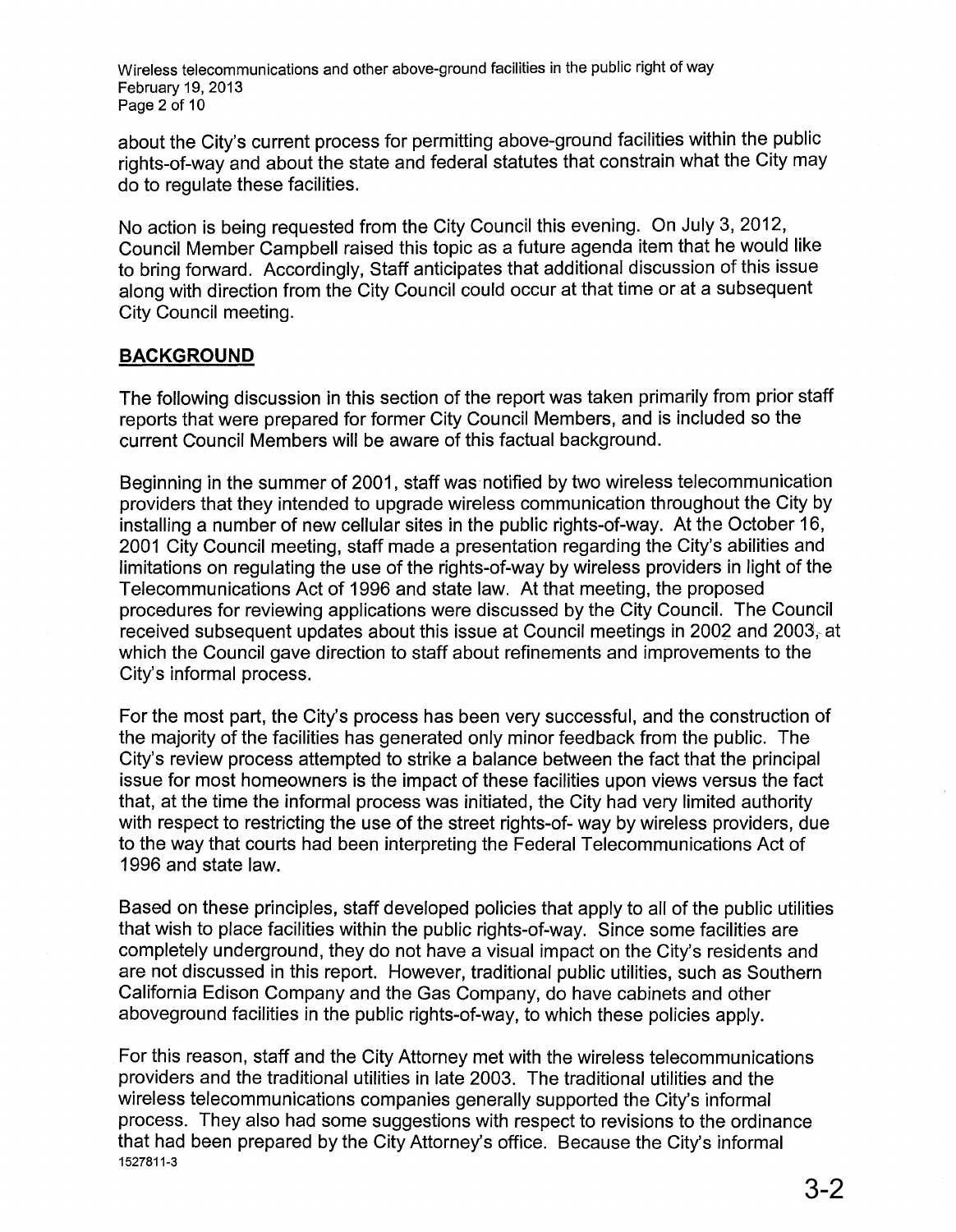Wireless telecommunications and other above-ground facilities in the public right of way February 19, 2013 Page 3 of 10

process was working well, and because judicial decisions at that time frequently invalidated decisions by local governmental entities, staff continued to implement the City's informal process, rather than spending additional staff time and City funds in continuing to meet with the utilities and the cellular providers.

#### Wireless telecommunications facilities

Because of the unique issues that arise in the wireless telecommunications context (due to the need for the antennae), this report primarily focuses on companies that provide cellular telephone service.

Wireless telecommunications facilities (also called cellular sites) that are installed in the public rights-of-way, generally consist of the following elements:

- 1. An antenna, which can be comprised of various types and configurations and can be mounted on the entity's own pole or on a pole that is owned by another entity, such as a street light that is owned by the City.
- 2. A cabinet, which contains the telecommunication facility's "brain." The cabinet typically is attached to the pole where the antenna is located.
- 3. A ground-mounted cabinet, which provides primary or back-up power to the antenna and may include an electric meter.

In some cases, the antennas are connected by underground fiber optic cables.

Some of the more important principles that were considered when the City's review process was established were:

- o The element of a cellular site that sets it apart from other utility installations is the need for a pole and antenna.
- o The most controversial aspects of a new cellular site usually are the antenna and the pole.
- o It is difficult to access whose view is impacted by a new antenna and/or pole.
- o Residents generally have a lower tolerance for new poles.
- o Residents generally have a higher tolerance for new cabinets. This is likely because many utility companies, as well as the City, install cabinets within the public rights of way.
- o Although the public has a higher tolerance for cabinets, no one wants a cabinet directly in front of his or her home.
- o A dark cabinet color and the presence of existing foliage generally help to minimize impact of the cabinet on the surrounding area.

#### The City's Guidelines:

1527811-3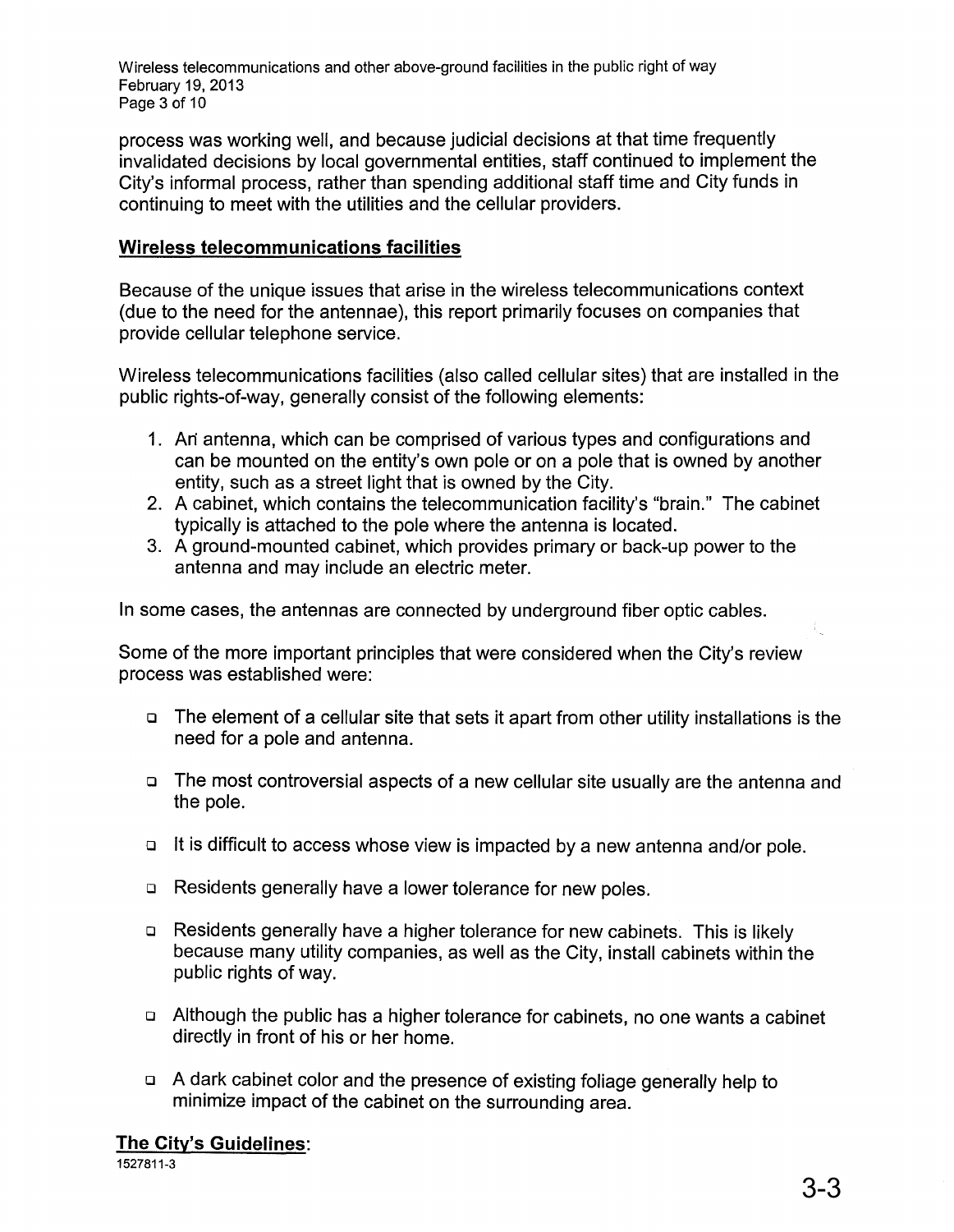Based on the principles set forth above, the following guidelines and procedures were established by the City for all above-ground facilities that are to be located in the public rights-of-way:

- <sup>D</sup> Facilities shall be located along arterial roadways whenever possible.
- <sup>D</sup> New cabinets shall not be installed above ground directly in front of a residential structure.
- <sup>D</sup> If a proposed installation is along a roadway with homes on only one side, the above ground cabinet shall be installed along the side of the roadway with no homes.
- <sup>D</sup> Antennas shall be located such that views from a residential structure are not significantly impaired.
- D Antennas shall be located in a manner that protects pubic views over City view corridors, as defined in the City's General Plan, so that there is no significant view impairment.
- D A new pole may be constructed if the new pole will not adversely impact views from private properties or will not adversely impact public view corridors, as defined in the General Plan, and if the pole can be located in an area where there is existing foliage or some other feature that obscures the view of the pole.

#### **The City's Procedures for above-ground installations:**

- 1. An applicant submits an application that includes 'before and after' photographic simulations and a computer rendering of a proposed installation.
- 2. Staff performs a field review of all applications to assure compliance with City standards
- 3. If the proposed site receives preliminary approval from the Public Works Department and includes a proposed antenna, the applicant installs a 'mock up' of the antenna for a period of at least 30 days to raise any issues from property owners who have a view impact from the proposed antenna.
- 4. If negative comments are received from the public regarding the antenna, staff advises the applicant of the concerns and attempts to resolve the issues, and the process returns to step one.
- 5. If no negative comments are received, the City issues a permit for construction.

The mock-up process was used with respect to the antenna and the pole because it is difficult to assess what properties may be affected by the antenna/pole and to whom the notification should be sent. Thus, the antenna 'mock up' for a 30-day period was 1527811-3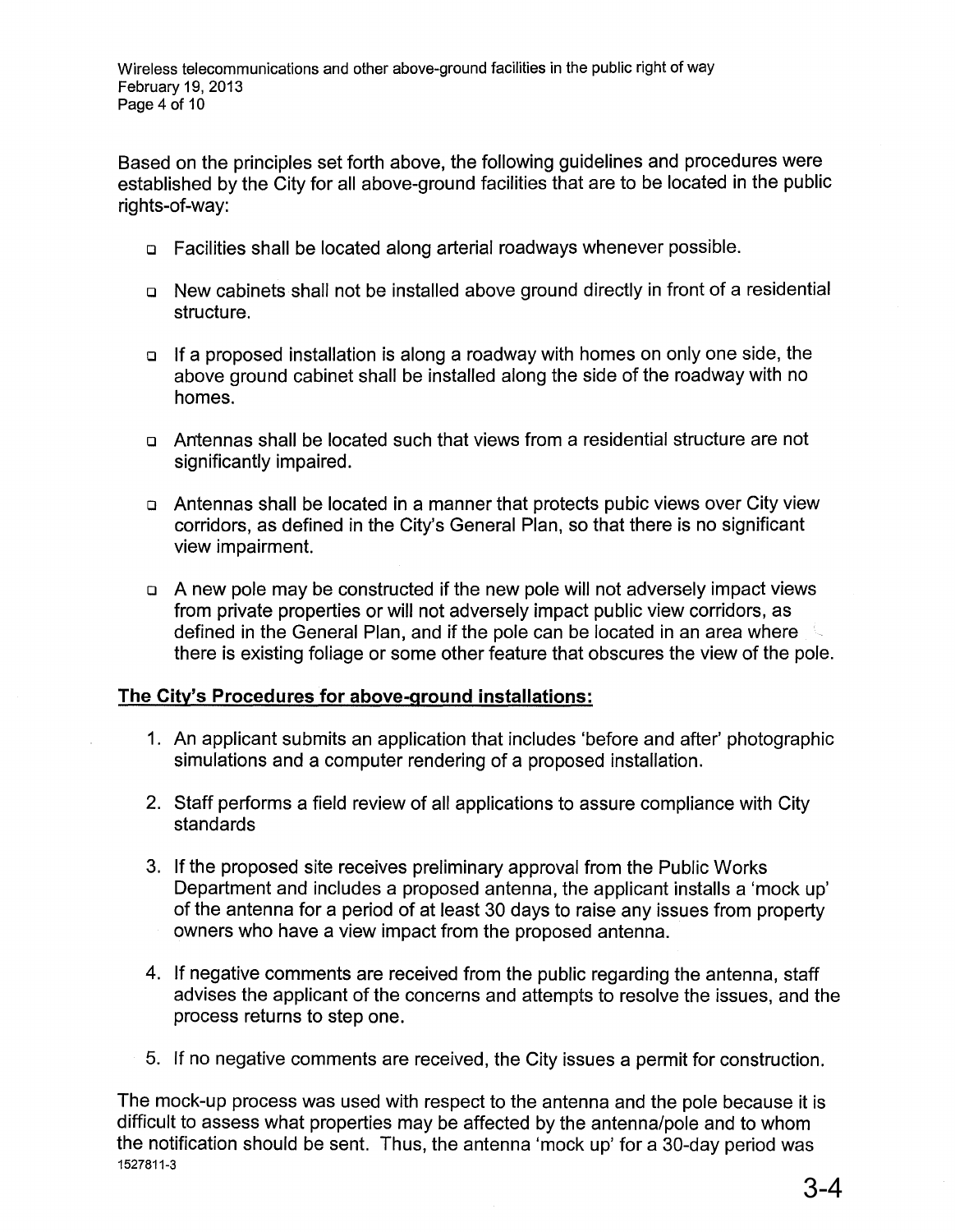Wireless telecommunications and other above-ground facilities in the public right of way February 19, 2013 Page 5 of 10

chosen as the tool that is used to notify property owners.

At the November 19, 2002 Council meeting, the Council discussed the then-existing policies and directed staff to improve the process so that residents would know whom to contact if they had concerns about a mock-up facility. Accordingly, staff now requires that a mock-up facility include a sign that displays the image of the proposed installation, including the cabinet, and the telephone number of the Public Works Department so that a resident knows whom to call if they have questions, concerns or comments. In addition, the Council also gave direction to staff that a new pole might be a better option to allow in certain circumstances, if the new pole could be located in a manner that would cause fewer impacts on the surrounding area than locating a facility on an existing pole.

#### **DISCUSSION**

#### **A. Regulating Wireless Telecommunications Facilities Under Federal Law**

Under the federal Telecommunications Act of 1996, a city may apply its general zoning and building requirements to the construction of new wireless telecommunication facilities. Those zoning and building regulations, however, may not:

- Regulate based on the environmental effects of radio frequency emissions from facilities that comply with the Federal Communication Commission's regulations governing those emissions;
- Unreasonably discriminate between wireless service providers of functionally equivalent services;
- Prohibit wireless services; or
- Have the effect of prohibiting wireless services.

A city regulation has the effect of prohibiting wireless services when it prevents a wireless service provider from closing a significant gap in its service coverage or imposes a regulation that effectively prohibits wireless facilities.

Under the Telecommunications Act, a wireless provider may either challenge the facial validity of a city's ordinance, or it may challenge the way the ordinance was applied to a particular wireless provider's proposed project. Prior to 2008, cities faced greater restrictions on how they could regulate wireless facilities. In the past, facial challenges were upheld if the regulation "potentially" prohibited the provision of telecommunications services. This led to the invalidation of many city ordinances.

Sprint Telephony PCS v. County of San Diego (9th Cir. 2008) 543 F.3d 571, changed that interpretation. Now, a wireless provider must establish either an outright prohibition or an effective prohibition on the provision of wireless services to support a facial challenge. A city ordinance will survive facial challenge even though it:

- Imposes a detailed application requirement reasonably related to a city's review of the project;
- Requires public hearings on the application;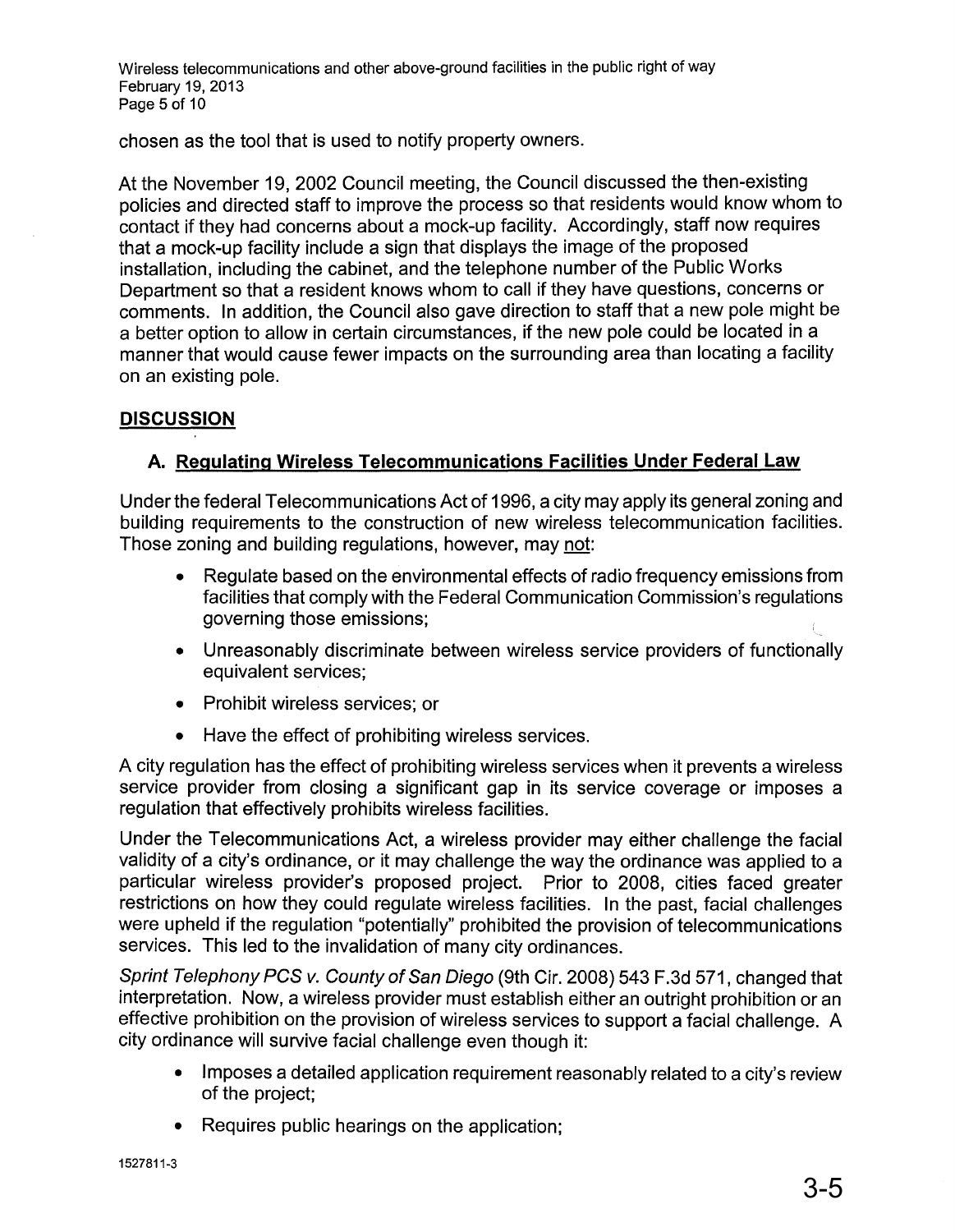Wireless telecommunications and other above-ground facilities in the public right of way February 19, 2013 Page 6 of 10

- Requires review by a planning commission that exercises discretionary decisionmaking (with certain exceptions);
- Imposes requirements to meet aesthetic concerns, such as camouflage, modest setbacks, and maintenance of the facility.

When proposing a city regulation, we must ask whether the regulation is an outright prohibition or an effective prohibition on the provision of wireless services. Undergrounding requirements, for example, may effectively prohibit wireless facilities if the wireless facilities must be above ground in order to operate. Further, City regulations must have flexibility. As will be discussed below, while the City may express location preferences in its Zoning Ordinance, the City cannot prohibit a wireless facility in an area, for example, simply because overhead wires have been placed underground, if a wireless provider needs that location to fill a significant gap in its service using the least intrusive means to do so.

#### 1. The City's Review of applications for wireless telecommunications projects must comply with federal law

If a city denies or conditions a wireless facility project, the decision must "be in writing and supported by substantial evidence contained in a written record." (Sprint PCS Assets, L.L.C. v. City of Palos Verdes Estates  $(9<sup>th</sup>$  Cir. 2009) 583 F.3d 716, 721, 726.) The substantial evidence test contains two parts: (1) the city must prove its decision was authorized by local law, and if it was, (2) the city must show its decision was supported by a reasonable amount of evidence, that is, "such relevant evidence as a reasonable mind might accept as adequate to support a conclusion." Id. at 727.

A city decision regarding a wireless telecommunications facility has the effect of prohibiting wireless services if it prevents a wireless provider from closing a significant gap using the means least intrusive on the local land use values the city seeks to protect. To successfully challenge a city decision regarding a particular application, first, the wireless provider must prove a significant gap in its service exists. Second, the wireless provider must prove that it is using the least intrusive means to close that gap. If it succeeds in demonstrating both elements, the city will have the right to rebut the evidence presented.

The Telecommunications Act of 1996 also mandates that the regulation of the placement, construction, and modification of wireless telecommunications facilities cannot "unreasonably discriminate" among providers of functionally equivalent services. By using this language, the Act explicitly contemplates that some discrimination among providers of functionally equivalent services is allowed.

Providers alleging unreasonable discrimination must show that they have been treated differently from other providers whose facilities are "similarly situated" in terms of the "structure, placement or cumulative impact" as the facilities in question. (MetroPCS v. City and County of San Francisco (9th Cir. 2005) 400 F.3d 715, 727.) In applying these rules, the federal courts will generally look to other wireless facilities in the same neighborhood that are similar to the proposed facility in terms of "structure, placement or cumulative impact." If similarly situated facilities are treated differently, a claim of unreasonable discrimination may be upheld.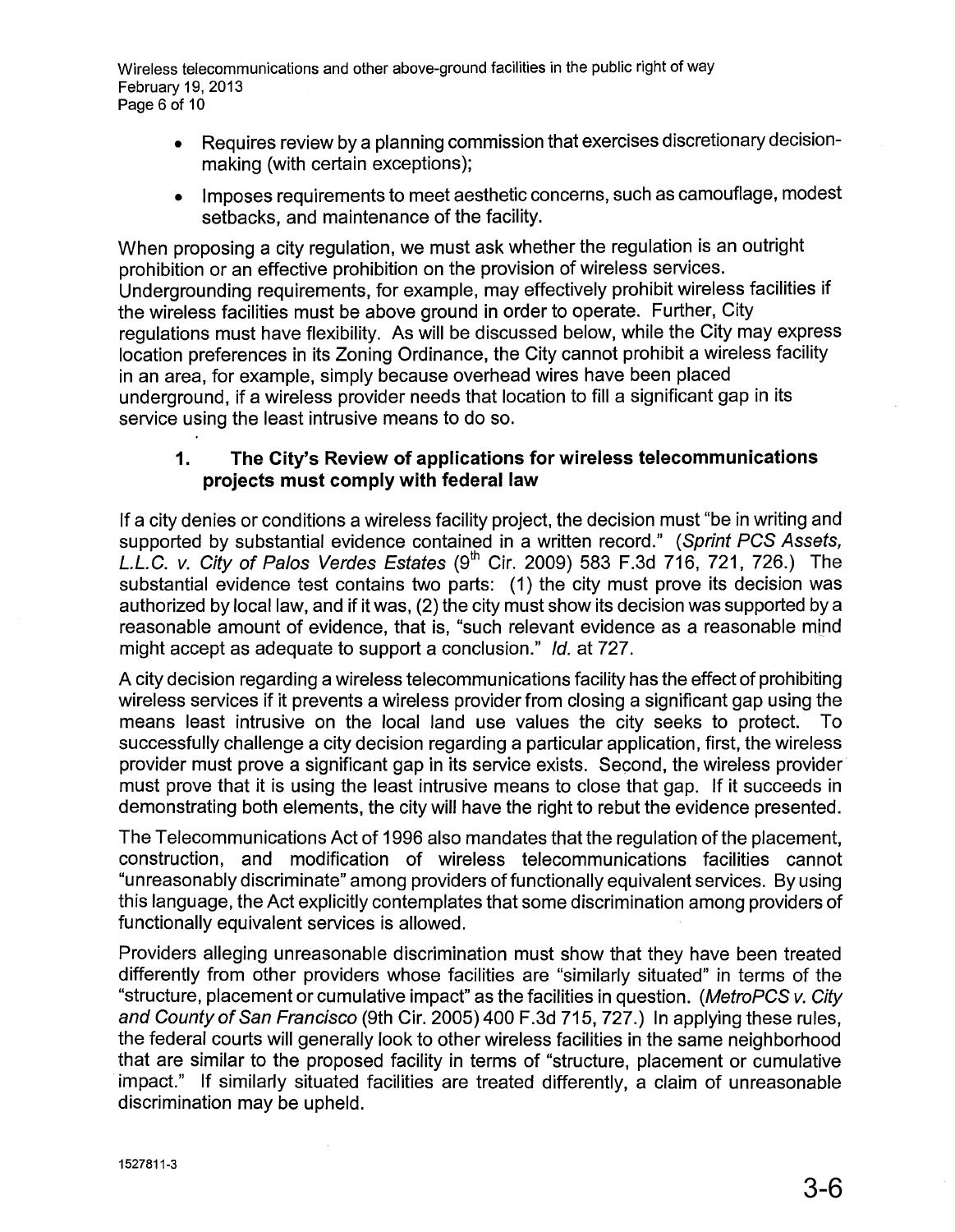Wireless telecommunications and other above-ground facilities in the public right of way February 19, 2013 Page 7 of 10

#### 2. Potential Federal Communications Commission regulations regarding the right-of-way

In May 2011, the Federal Communications Commission (FCC) published a "Notice of Inquiry" seeking comments from state and local governments, as well as the private sector, to identify means of improving right-of-way policies and siting of wireless facilities. The FCC was considering whether to adopt regulations that could have the effect of limiting city authority over wireless facilities in the right-of-way. The comment period closed in September 2011, and since then, FCC representatives have been meeting with various interested parties, including the National Association of Telecommunications Officers and Advisors (NATOA), a local government association, and the Personal Communications Industry Association (PCIA), an association of industries that comprise the wireless telecommunications sector.

To date, no proposed regulations have resulted from the FCC's process. We will continue to monitor the FCC's actions in this area, because new regulations could affect cities' ability to regulate wireless facilities.

#### B. California Law

State law limits certain local regulation of wireless telecommunications facilities, both on private property and in the public right-of-way. Specifically, a city may not do any of the following:

- Unreasonably limit the duration of any permit for a wireless facility. Limits of less than 10 years are presumed to be unreasonable absent public safety reasons or substantial land use reasons. Build-out periods for a particular site are permissible.
- Require all wireless facilities to be limited to sites owned by particular parties within the jurisdiction of the city.
- Require an escrow deposit for removal of a wireless facility.

A city may, however, require a performance bond or other surety or another form of security, so long as the amount of the bond security is rationally related to the cost of removal, taking into consideration cost of removal information provided by the applicant.

### 1. Right-of-Way Management

California Public Utilities Code Section 7901 provides that telephone corporations may construct telephone lines along and upon the public rights-of-way, in such a manner and at such points "as not to incommode the public use of the road or highway." Section 7901.1 adds that cities may reasonably regulate and restrict the time, place and manner in which telephone corporations access the public right-of-way. This includes wireless service providers that qualify as telephone corporations.

Based on recent Ninth Circuit decisions, a city may do any of the following with respect to wireless facilities in the public right-of-way:

• Prohibit the installation of any wireless facility that would unreasonably interfere with the public's use of the right-of-way;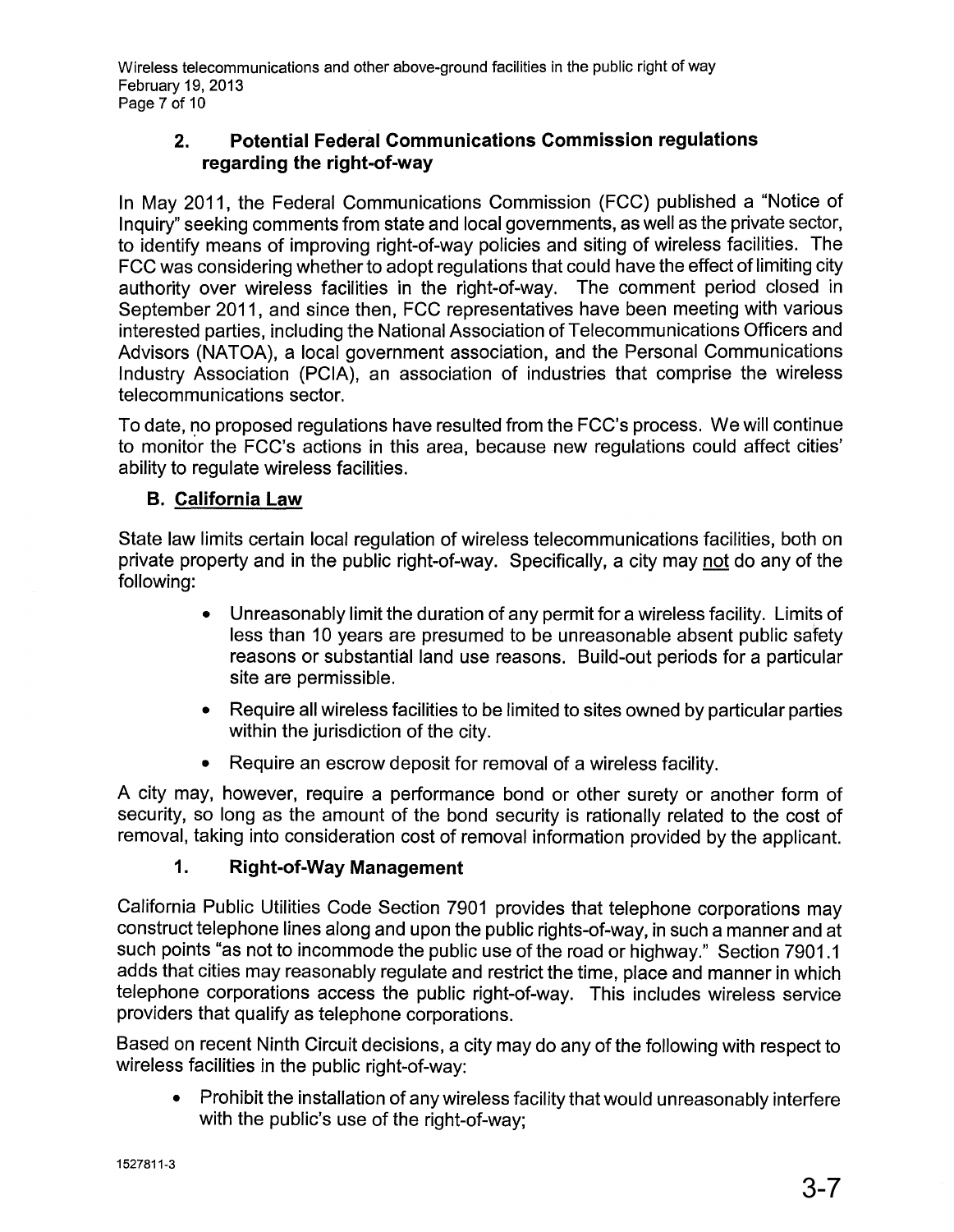Wireless telecommunications and other above-ground facilities in the public right of way February 19, 2013 Page 8 of 10

- Determine insurance, bonding and indemnity requirements for entry into the right-of-way;
- Establish and enforce building codes; and
- Establish and enforce local zoning regulations, including aesthetic considerations.

A city may not, however, require that wireless service providers obtain a franchise prior to locating a wireless facility in the public right-of-way, if that provider qualifies as a "telephone corporation" under California law.

#### **2. Regulation based on aesthetics**

Previously, federal courts have been unwilling to interpret California law as granting cities the authority to regulate wireless facilities in the right-of-way based on aesthetics. The Ninth Circuit in Sprint PCS Assets v. City of Palos Verdes Estates (9th Cir. 2009) 583 F.3d 716, changed that. At issue in Sprint PCS was a city ordinance allowing denial of a wireless telecommunications facility permit for "adverse aesthetic impacts arising from the proposed time, place, and manner of use of the public property." The ordinance required the city to consider such factors as the height of the tower and its proximity to residential structures, the nature of uses of nearby properties, the surrounding topography, and the surrounding tree coverage and foliage.

The Ninth Circuit determined that the California Constitution gives cities "the authority to regulate local aesthetics, and neither [California Public Utilities Code Section] 7901 nor [Section] 7901.1 divests it of that authority." The court recognized that the purpose of public streets is not limited to travel. Streets also serve important social expressive and aesthetic functions. Thus, time, place and manner rules regulating access may include aesthetic considerations.

Significantly, in that case, Palos Verdes Estates developed a good record including maps and mock-ups of the proposed installations, as well as a report detailing the aesthetic values at stake. In denying the application, the city was able to make findings based on the record that the proposed facilities would detract from the residential character of the neighborhood. As discussed above, to prevent such a denial from being overturned when challenged, the decision must be supported by substantial evidence. Also, even though state law may permit such aesthetic regulation, the city's decision also must pass muster under federal law's significant gap analysis as discussed above.

It is worth noting that while the Ninth Circuit's determination is binding on federal courts in California, it does not bind state courts. The Ninth Circuit's reasoning appears sound to us, but a California state court could reach a different conclusion.

#### **c. Procedural Time Frames for Reviewing Applications**

The federal Telecommunications Act of 1996 (the "TCA") requires local governments to act on an application to install or modify a wireless facility within "a reasonable period of time after the request is duly filed ..., taking into account the nature and scope of such request." In 2009, the Federal Communications Commission (FCC) issued its "Shot Clock" Ruling, which established certain time frames within which zoning authorities must act on siting requests for wireless towers or antenna sites. (The Shot Clock rule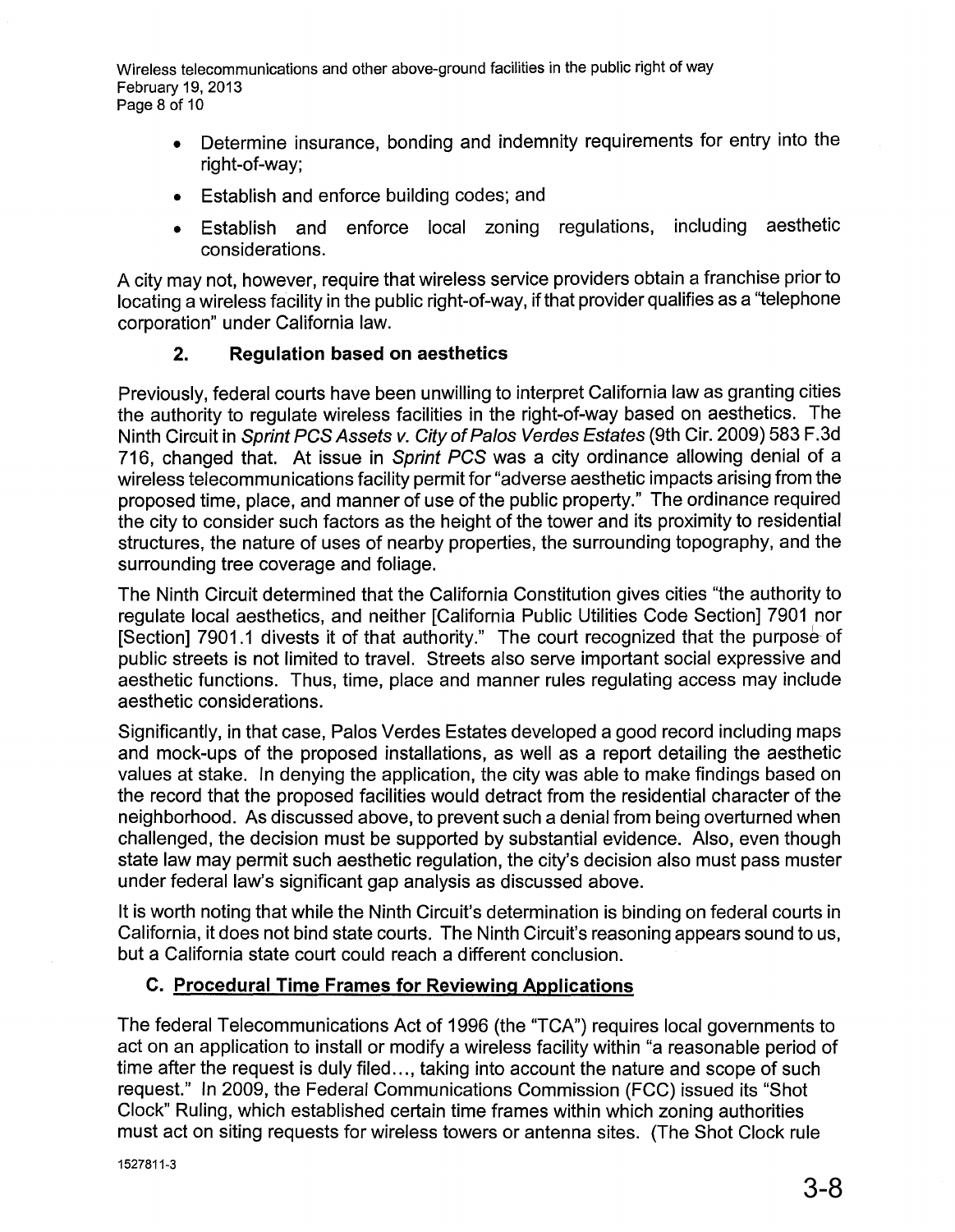Wireless telecommunications and other above-ground facilities in the public right of way February 19, 2013 Page 9 of 10

provides that a failure to act on an application within 150 days [or 90 days in the case of an application for collocation], is presumptively a failure to act within a reasonable period and is subject to suit under the TCA. Any such suit must be brought within 30 days of the alleged failure to act, and cities are entitled to present evidence to rebut the presumption that they failed to act within a reasonable period of time under the totality of circumstances.) A lawsuit filed by several cities challenging the Shot Clock Rule currently is pending before the United States Supreme Court. Additionally, the California Permit Streamlining Act requires the timely processing of development applications and applies to most if not all wireless facility applications.

#### D. Modification of Existing Facilities

Both state and federal law provide special rules for modification of existing wireless telecommunication facilities.

#### 1. Under state law, subsequent collocations are permitted as of right to certain pre-approved facilities.

The California legislature has created a process for approving a "wireless telecommunications collocation facility" where a subsequent collocation facility is a permitted use and is not subject to a discretionary permit.

Basically, to qualify as a wireless telecommunications collocation facility, the facility must first be subject to a discretionary permit, comply with certain state and local requirements, and either an environmental impact report must be certified for the project, or a negative declaration or mitigated negative declaration must be adopted for the project in compliance with CEQA. In order to prepare the appropriate CEQA document, the project must describe all potential collocations at a particular site at full build-out. Those additional collocation facilities that have been studied may then be added as of right after the wireless telecommunications collocation facility is approved.

Significantly, if a wireless facility project is approved pursuant to a CEQA exemption, a wireless provider's facility cannot qualify as a wireless telecommunications collocation facility under state law.

#### 2. Under federal law, certain modifications to existing facilities must be approved and cannot be denied.

Section 6409 of the "Middle Class Tax Relief and Job Creation Act of 2012" (the "Tax Relief Act") recently modified the federal Telecommunications Act. Section 6409 prohibits local governments from denying any "eligible facilities request" for a modification of an existing wireless tower or base station that does not "substantially change the physical dimensions of such tower or base station." The Tax Relief Act mandates that cities "may not deny, and shall approve" such a request.

The Tax Relief Act defines "eligible facilities request" to mean any request for modification of an existing wireless tower or base station that involves:

(a) collocation of new transmission equipment;

1527811-3